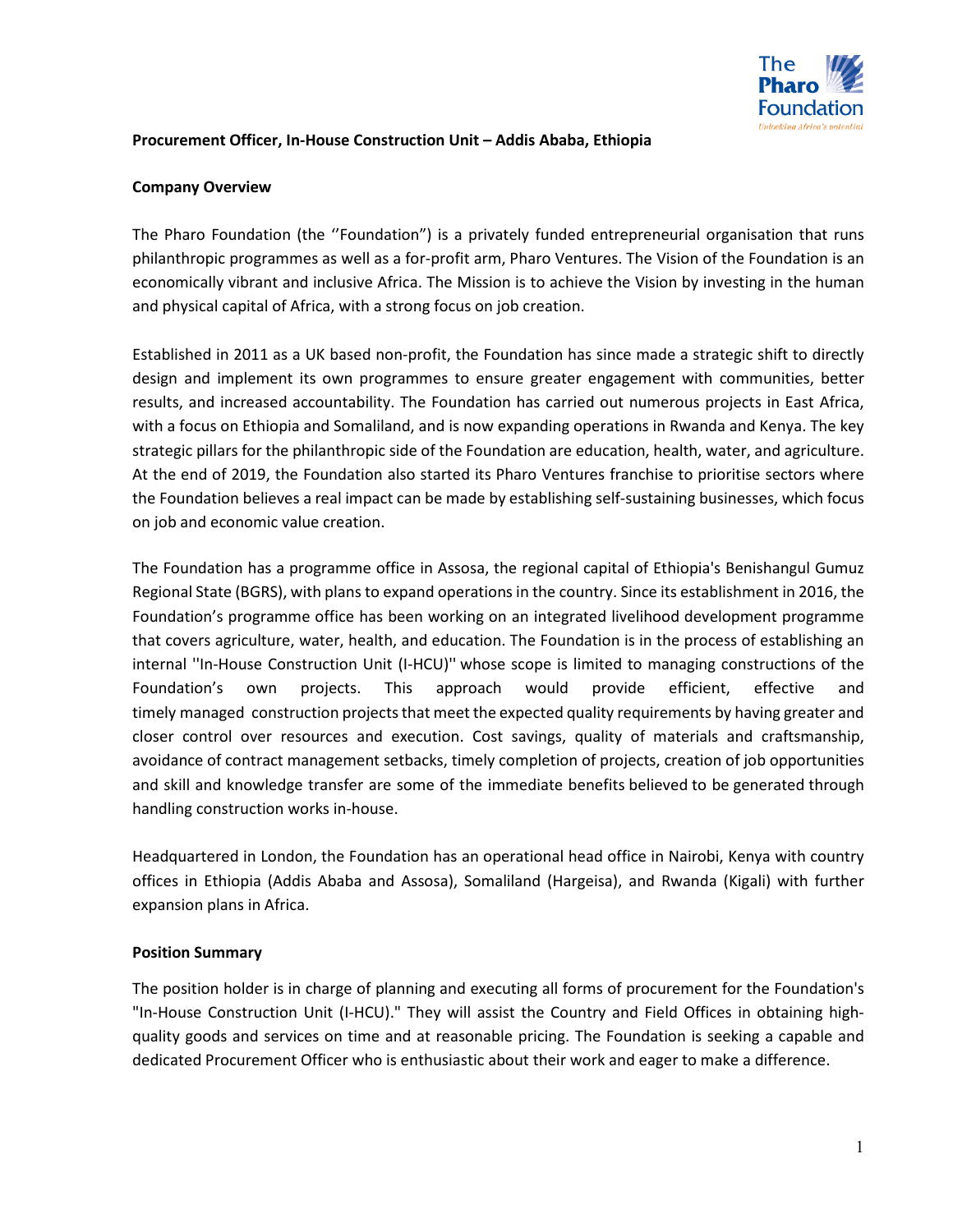**Role:** Procurement Officer, In-House Construction Unit

**Location:** Addis Ababa, with frequent travel to the Foundation project locations

**Employment Duration:** 2 years with the possibility of an extension

**Reporting to:** In-House Construction Unit, General Manager

**Functional Relationships**: Finance and Administration Manager, Country Office and BGRS Program Office Manager, Assosa

### **Key Duties and Responsibilities**

- Ensure smooth, transparent, and timely procurement of products and services.
- Prepare procurement plan in collaboration with In-House Construction Unit team.
- **Before processing any purchase requests, ensures the purchase request template is fully completed** with a high level of attention to detail.
- Collect quotations, conduct price analysis, and compare supplier quotations in respect of terms of reference andprice enquiry.
- **EXECT** Create a supplier database in coordination with In-House Construction Unit and Finance and Administration teams in both the Country and Assosa offices.
- Review quotations and verify the supplier's eligibility, legal document authenticity, and other critical details, and immediately notify the line manager if there are any uncertainties or conflicts of interest.
- Place orders, collect goods, and make payments to supplier(s) in an efficient manner.
- **Prepare a procurement tracker, update the weekly procurement report, and share it with the In-**House Construction Unit team via SharePoint.
- **Maintain procurement files in organised and traceable manner.**
- Prepare contract agreements.
- Any other related duties assigned.

## **Qualification Requirements**

- **Bachelor's degree in purchasing management, supply chain management, management or a similar** discipline.
- Minimum of five years relevant experience in a similar organisation(s).
- Successful and proven experience in managing multiple tasks in a modern busy office environment.
- Competent in relevant computer skills.
- Excellent oral and written communication skills in Amharic and English. Knowledge of the local language is a plus.

## **Personal Attributes**

- Great attention to detail and a flexible approach to work.
- High professional and ethical standards.
- **EXECUTED Structured and process-oriented.**
- Excellent time and project management skills with the ability to balance multiple priorities.
- **Motivated to learn and perform and not afraid to ask questions.**
- Willing to challenge the status quo and add value by introducing positive change.
- Excellent communicator and comfortable to work in a team environment.
- **Positive outlook and outgoing personality with solid leadership, interpersonal and diplomatic skills.**